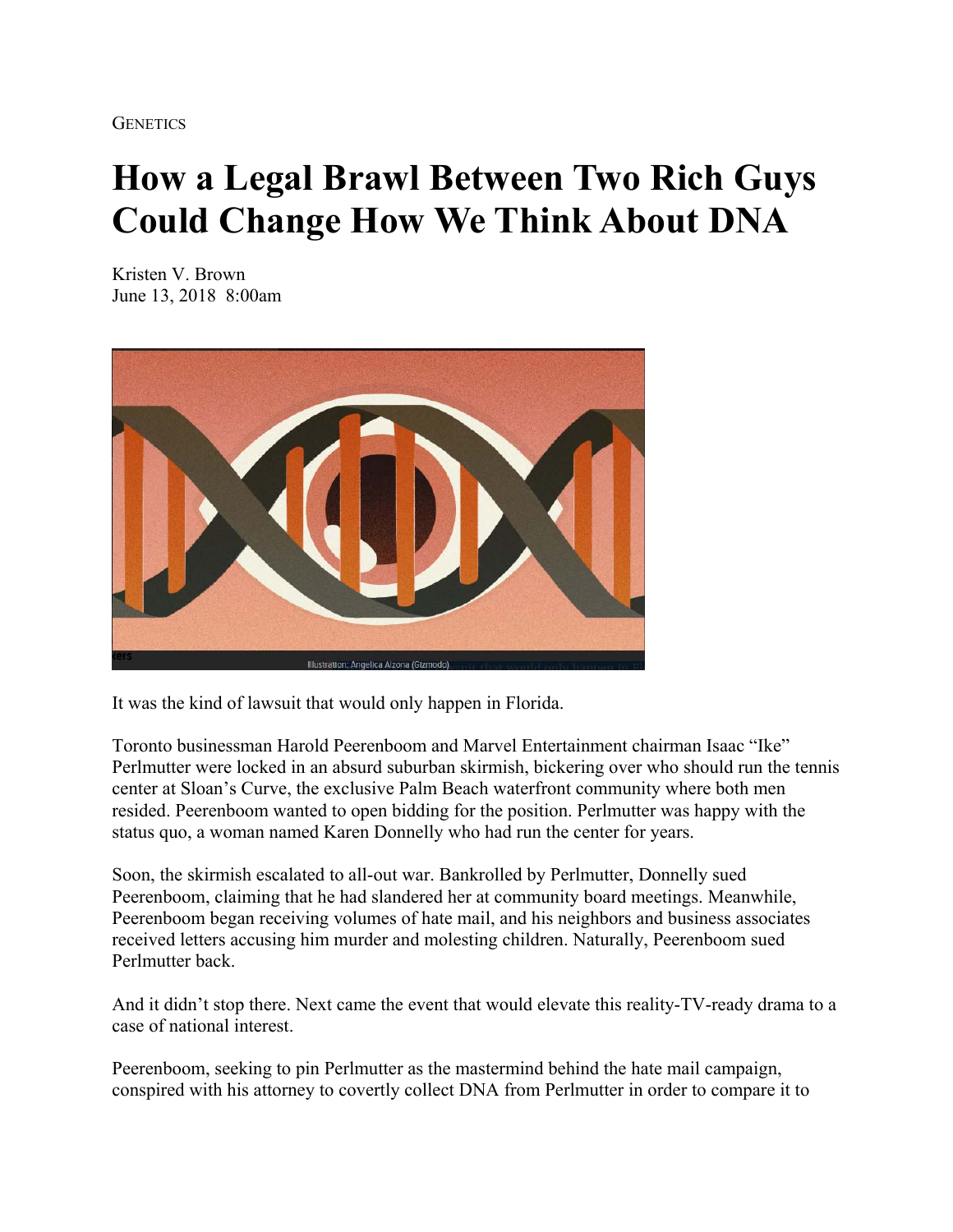DNA extracted from saliva on the hate mail envelopes. So the two came up with an elaborate scheme: His attorney subpoenaed and deposed Perlmutter and his wife as part of a separate lawsuit; during the course of that litigation, Peerenboom's attorney attempted to gather Perlmutter and his wife's DNA from objects they had touched, including papers specially treated to collect genetic material. Eventually, they captured DNA from a water bottle the Perlmutters had used inside the courtroom.

One laboratory interpretation of the secretly collected DNA samples excluded the Perlmutters altogether. Another, which the Perlmutters alleged was false, found that Mrs. Perlmutter could not be excluded as a suspect. They handed the results of the test to the police, who had been trying to get to the bottom of the hate mail campaign.

In 2016, the Perlmutters countersued Peerenboom, his attorney, and the forensic lab for "conversion." Conversion is roughly the civil court equivalent of theft. The Perlmutters were alleging that Peerenboom and his attorney had effectively stolen their DNA.

Now, what began as a tete-a-tete about a community tennis center is now poised to potentially reshape how we think about who owns our DNA and the information it encodes.

"By collecting analyzing and testing genetic material to obtain the Perlmutter's confidential genetic information, conspirators exercise an act of dominion and authority that deprives the Perlmutters' of their right to ownership, possession, control, and privacy," the initial countersuit read.

The Golden State killer case, in which police tracked down a suspected serial killer using the DNA of one of his relatives on a genealogy website, makes the case appear all the more urgent.

Peerenboom promptly filed a motion to dismiss, in all likelihood fully expecting the motion to be granted. To argue that something has been stolen, you first have to make the case that you owned it in the first place. And in the past, courts have generally upheld that samples of your biological material are not something you can own.

In the 1980s, for example, a patient named John Moore who had been treated at UCLA Medical Center for hairy cell leukemia took his doctor and UCLA to court after the doctor developed a patented cell line from the T cells in his removed spleen that could help fight bacteria and perhaps even cancer. Moore argued that he was owed a share of the potential profits, since the line was derived from his cells. In the landmark 1990 decision, though, the California Supreme Court concluded that while Moore's doctor had been obligated to disclose how he was using Moore's cells, Moore also had no property rights over the cells.

The more famous example that may come to mind is the case of Henrietta Lacks, whose cells were collected from a cervical tumor in 1951 and went on to become one of the most important cell lines in medical research, even as she died in obscurity and her heirs struggled to make ends meet. But even after Rebecca Skloot's book, *The Immortal Life of Henrietta Lacks,* brought recognition to the case, her family only gained some control over how the cell lines are used, not financial remuneration.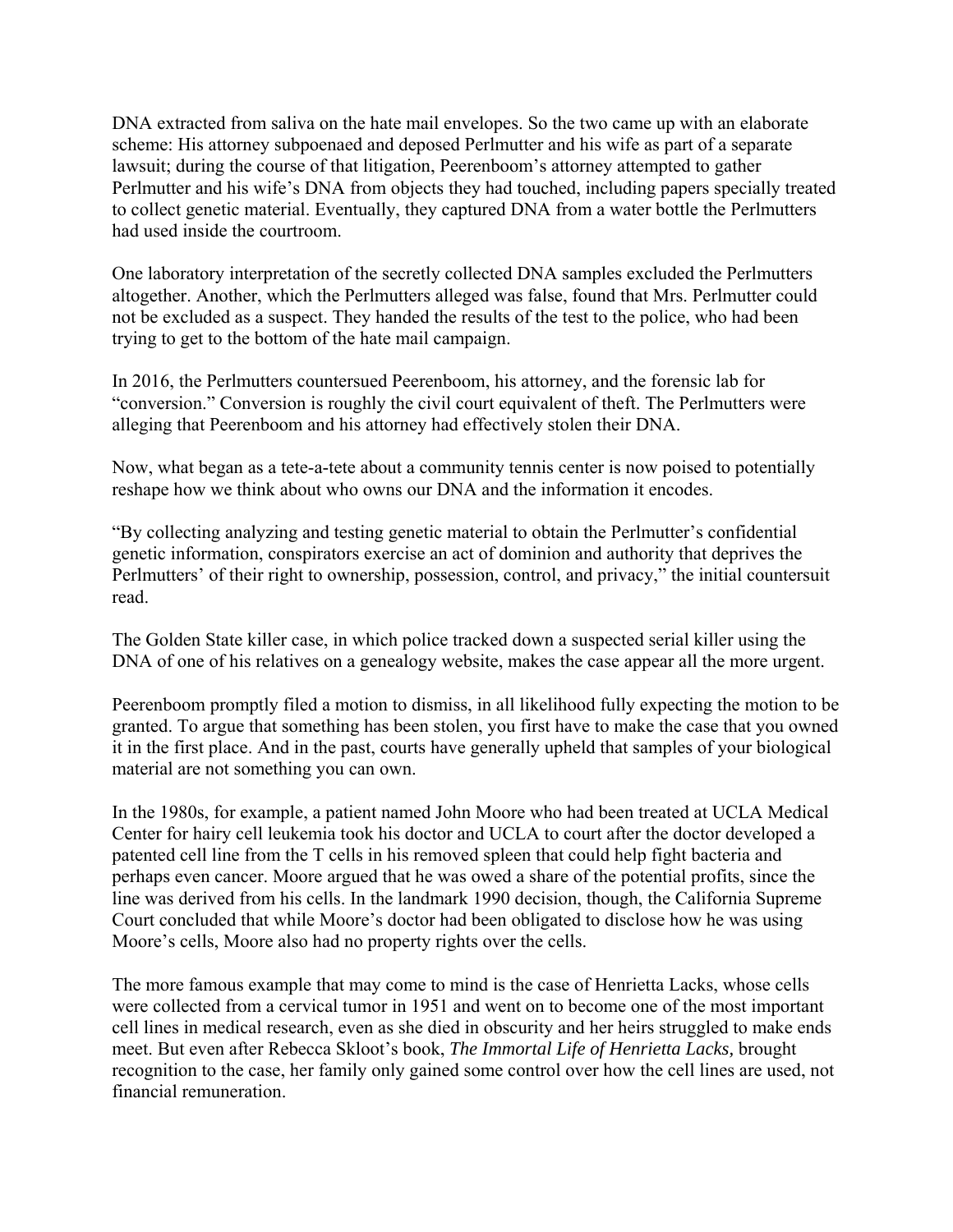"For the past now almost 30 years, that's been the party line, that individual people don't have any sort of ongoing property interests in their cells or their tissue once that leaves their body," Jessica Roberts, the director of the University of Houston Health Law and Policy Institute, told Gizmodo.

*Peerenboom v. Perlmutter*, now in its fifth year of litigation in the 15th Judicial Circuit Court of Florida, may upend all that.

Instead of throwing the counterclaim out, in January 2017, Judge Meenu Sasser agreed to let the claim continue.

"The Perlmutters plainly retain intangible rights to their genetic information," she wrote, adding, "At the very least, one possesses important privacy interests in such information."

Even if the Perlmutters don't eventually prevail, the case is significant, said Roberts.

"It goes against almost 30 years of what we thought we knew about people's interest in their genetic data," she said.

*Peerenboom v. Perlmutter* diverges from past cases involving ownership of biological samples in a few key ways.

In the U.S., "conversion" refers to "the exercise of wrongful dominion or control over property to the detriment of the rights of the actual owner." After Peerenboom and his attorney collected the Perlmutters' DNA, they sent the samples to a forensic lab for genetic testing.

In Florida, explained the Perlmutters' attorney, Roy Black, "it's not so much taking DNA that's a crime as the testing of it. In Florida it's clearly against the law to test someone's DNA without permission."

Florida is one of only a handful of states that criminalizes testing someone's DNA without permission. This case, said Black, will determine whether it's also something for which you can sue for damages in civil court.

"It's a very new issue, and the courts and lawmakers will have to make a decision about it," Black said. "It really is a very *1984* issue, because so much can be determined about people from their DNA. The law has to catch up with the privacy concerns here."

(Gizmodo reached out to the attorney for Peerenboom, Michael Bowen, but he did not respond to a request for comment.)

But unlike in past cases, said Jennifer Wagner, a lawyer and the associate director of Bioethics Research at Geisinger, the Perlmutters didn't argue that it was their DNA itself that was stolen, but the genetic information inside of it. That distinction may have been enough to let the court disregard past cases.